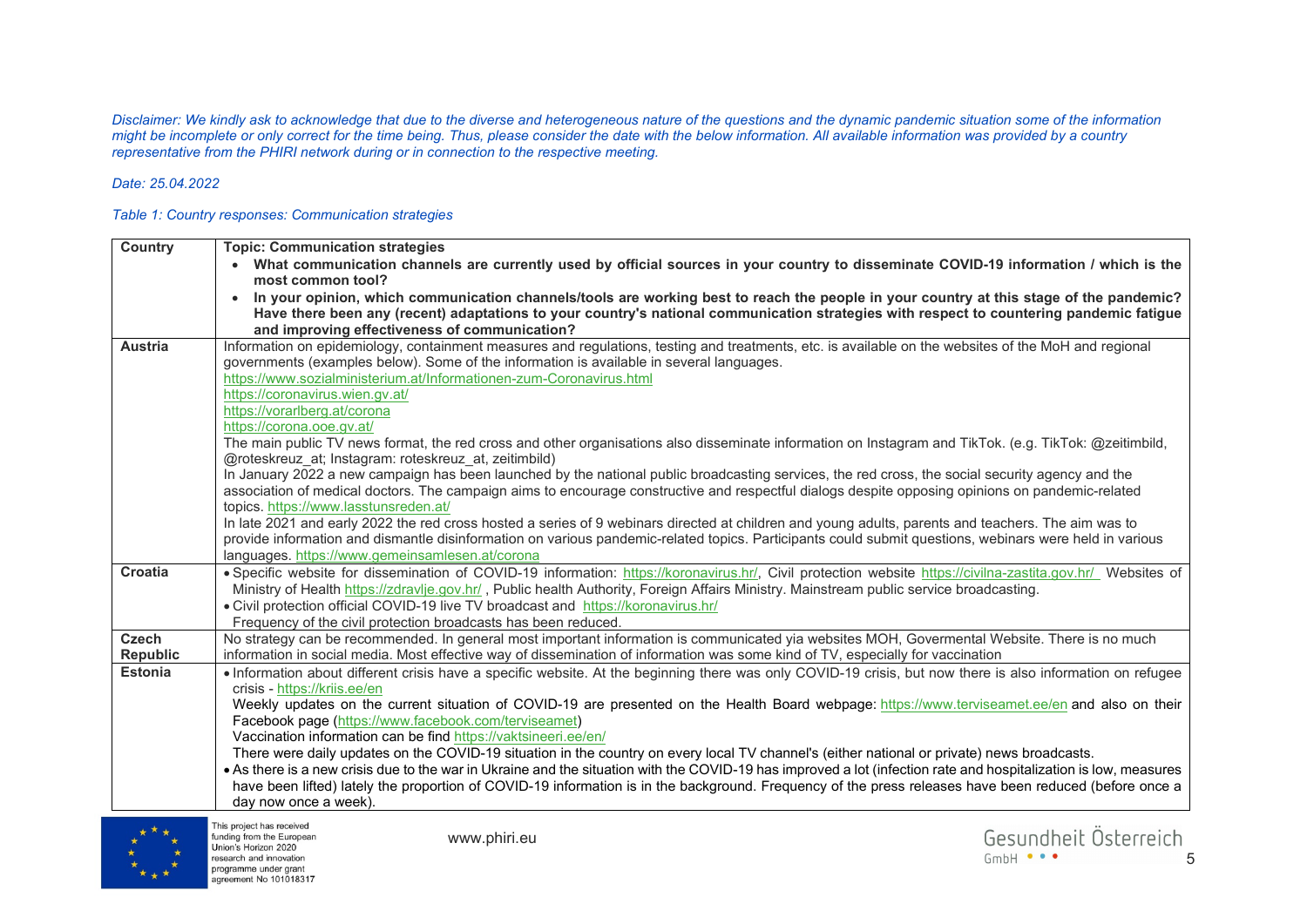| <b>Finland</b> | Since the pandemic slowed down, so did communication. Press conferences are still held every fortnight, at which, for example, the number of cases or<br>hospitalisations are mentioned. There are still bi-weekyl press conferences where, among other things, the number of cases and hospitalisations are<br>presented. It is broadcast directly on the main news channels and also streamed on the internet. The website, including indirect impact of COVID, is<br>updated regularly, as well as social media such as Facebook, Instagram and Twitter. Migrants with their special needs are difficult to reach out. Most<br>effective way to communicate depends on the audience, but at least the prime time news reaches most people.                                                                                                                                                                                         |
|----------------|---------------------------------------------------------------------------------------------------------------------------------------------------------------------------------------------------------------------------------------------------------------------------------------------------------------------------------------------------------------------------------------------------------------------------------------------------------------------------------------------------------------------------------------------------------------------------------------------------------------------------------------------------------------------------------------------------------------------------------------------------------------------------------------------------------------------------------------------------------------------------------------------------------------------------------------|
| Hungary        | • There is an official website to disseminate information: https://koronavirus.gov.hu. Besides that government press conferences are used to declare new<br>measures.<br>. After the beginning of the coronavirus pandemic a special decision making body (Operatív Törzs, Operative Board) was set up. The Operative Board had<br>regular meetings followed by press conferences to disseminate new measures. These press conferences were ceased in June, 2021. As the mask<br>wearing measures were suspended and other restrictions were eliminated in the beginnig of 2022 communication also subdued.                                                                                                                                                                                                                                                                                                                           |
| Ireland        | The Department of Health uses many communication channels, including:<br>publishing latest public health advice on @roinnslainte social channels via informative threads, graphics and videos.<br>issuing bank holiday weekend public health messages e.g. St Patrick Day and Easter.<br>Providing information to Government Ministers relating to the latest epidemiological situation and the latest public health advice.<br>Publishing the latest COVID-19 stats every weekday.                                                                                                                                                                                                                                                                                                                                                                                                                                                   |
|                | The Health Service Executive (HSE):<br>continue to run targeted communications campaigns designed to maintain adherence to the public health advice and encourage<br>$\bullet$<br>vaccination uptake for boosters, children and primary doses.<br>continue to push public health and vaccine messages across platforms, including Facebook, Instagram, Twitter, LinkedIn, Snapchat,<br>$\bullet$<br>YouTube and TikTok with particular focus on advising those who had COVID-19 in December reminding they are now eligible for their<br>booster. Extensive social media advertising and radio, translated into 10 languages broadcast in those languages on community radio<br>and on digital audio.<br>Public Health Doctors around the country continue to engage with local media to re-iterate the public health messaging. HSE National<br>$\bullet$<br>spokespersons have also been available for media in the last few weeks. |
|                | Government Information Service continue to roll out their RSVP campaign reminding people to consider Risk, Symptoms, Venue, People.<br>On 17 Feb 2022, the National Public Health Emergency Team (NPHET) considered the public health measures in place and, due to a range of improving<br>epidemiological factors, advised that the remaining mandatory measures could be removed with effect from 28 February as planned. This signified a shift<br>in Ireland's COVID-19 response from mandated public health measures to individual responsibility.                                                                                                                                                                                                                                                                                                                                                                              |
|                | The channels outlined above continue to be the most effective. The communication objectives of this phase of Ireland's public health response are to:<br>Continue to make data on the status of the disease publicly available                                                                                                                                                                                                                                                                                                                                                                                                                                                                                                                                                                                                                                                                                                        |



www.phiri.eu

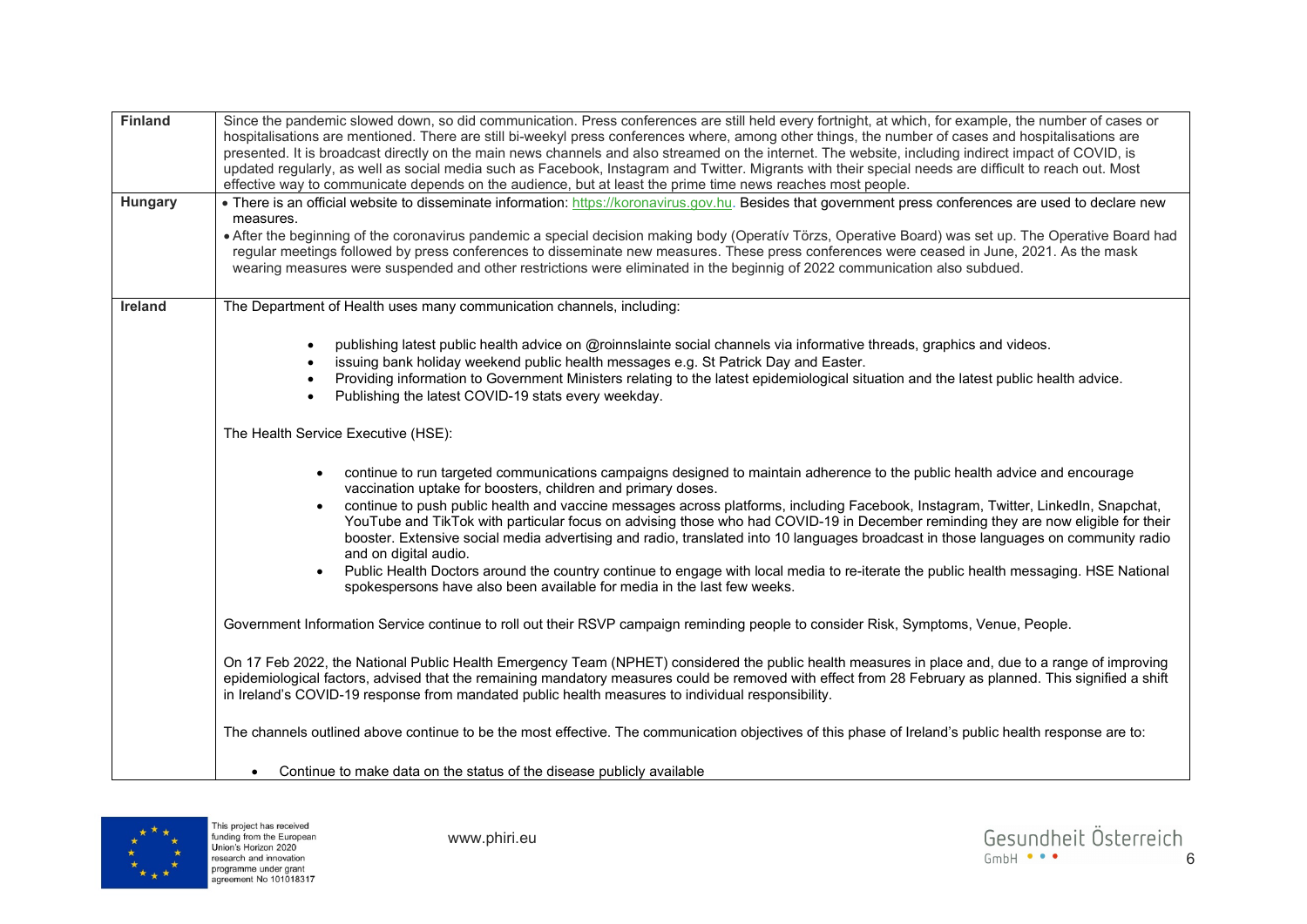|               | Support a cultural shift towards embedding individual and collective personal behaviours around the public health advice to mitigate against<br>$\bullet$<br>COVID-19 and other respiratory infections                                                                                                                       |
|---------------|------------------------------------------------------------------------------------------------------------------------------------------------------------------------------------------------------------------------------------------------------------------------------------------------------------------------------|
|               | Support specific groups, e.g., over 55's, those with high-risk medical conditions, those who are immunocompromised, those who are pregnant,<br>$\bullet$<br>with appropriate public health advice                                                                                                                            |
|               | Encourage those people who are still very concerned about COVID to safely resume their former lives at a pace that is comfortable to them                                                                                                                                                                                    |
|               | Encourage the take up of the COVID-19 vaccines and boosters, particularly among minority groups who are traditional vaccine hesitant                                                                                                                                                                                         |
|               | Ensure the appropriate resources are in place to step-up communication if local or national surges of disease re-occur, including support and<br>training for local public health teams to promote public health messages                                                                                                    |
|               | Continue to monitor public sentiment.                                                                                                                                                                                                                                                                                        |
| <b>Malta</b>  | In Malta, the communication message is more closely tied to the source in terms of its effectiveness.                                                                                                                                                                                                                        |
|               | In addition to TV programmes, press releases and (official) social media, ensuring that GPs are well informed and up to date with the latest research has                                                                                                                                                                    |
|               | proven most effective.                                                                                                                                                                                                                                                                                                       |
|               | Communication has been coming down, daily updates became weekly, then irregular and finally none at all, with the exception of newspaper reports.                                                                                                                                                                            |
| Norway        | NIPH provides extensive information on COVID both for general public and for health professionals: https://www.fhi.no/en/id/infectious-                                                                                                                                                                                      |
|               | diseases/coronavirus/. Since February there are almost no restrictions for general public and therefore less focus on communication strategies then earlier.                                                                                                                                                                 |
| Slovakia      | . Websites of Ministry of Health, Public health Authority, Foreign Affairs Ministry. In form of Decrees, Notifications. Mainstream public service broadcasting.                                                                                                                                                              |
|               | . Regretably social media with non-guaranteed content work better than official statuses of government.                                                                                                                                                                                                                      |
| Slovenia      | Communication channels are: □1. websites NIJZ and Cepimo se as main communicational channels □2. social media networks - Facebook (NIJZ and<br>Cepimo se), Twitter, Instagram, LinkedIn, TikTok, YouTube□3. Monthly newsletter□At this stage of pandemic we believe, that websites still work the best                       |
|               | to reach the people in our country. We use social media as support element to take our followers to our website for more information. So social media                                                                                                                                                                        |
|               | channels are also very important. We have large engagement in Facebook and Twitter. We are also very well seen in Instagram and TikTok and LinkedIn.                                                                                                                                                                         |
|               | We believe that social media networks are very important for reaching people in our country. We use different tools - videos, photos, gif-s, stories, polls, we                                                                                                                                                              |
|               | ask questions and try to engage as much as possible. □As new adaptation to our communication strategy we could mention podcasts. We are planning to                                                                                                                                                                          |
|               | start addressing the public with podcast conversations with various exper                                                                                                                                                                                                                                                    |
| Spain         | . The Ministry of Health (https://www.sanidad.gob.es/profesionales/saludPublica/ccayes/alertasActual/nCov/home.htm) and regional health services                                                                                                                                                                             |
|               | (https://www.sanidad.gob.es/en/profesionales/saludPublica/ccayes/alertasActual/nCov/enlacesCCAA.htm) use the common channels, such as their                                                                                                                                                                                  |
|               | institutional webs, social media (twitter and LinkedIn) and mass media to inform about any COVID-19 aspect.                                                                                                                                                                                                                  |
|               | Also the Carlos III Health Institute (ISCIII), that belongs to the Ministry of Science and Innovation, is the entity of international reference in the field of<br>Public Health and Biomedical Research. It uses their own website (https://cnecovid.isciii.es/) and their social networks (twitter and LinkedIn) to inform |
|               | about the COVID-19 situation.                                                                                                                                                                                                                                                                                                |
|               | . With the current incidence rates and with most of the restrictions lifted or/and relaxed there is no need of any special communication strategy.                                                                                                                                                                           |
| <b>United</b> | Communication now is largely passive through website advice. This differs subtly across UK nations.                                                                                                                                                                                                                          |
| Kingdom       | See - https://www.gov.uk/coronavirus for England which states:                                                                                                                                                                                                                                                               |
|               | The government has removed remaining domestic restrictions in England. There are still steps you can take to reduce the risk of catching and spreading                                                                                                                                                                       |
|               | COVID-19:                                                                                                                                                                                                                                                                                                                    |
|               | Get vaccinated<br>Let fresh air in if meeting indoors, or meet outside                                                                                                                                                                                                                                                       |
|               | Consider wearing a face covering in crowded, enclosed spaces                                                                                                                                                                                                                                                                 |
|               |                                                                                                                                                                                                                                                                                                                              |
|               | See https://gov.wales/coronavirus for Wales which states:                                                                                                                                                                                                                                                                    |
|               | Keep Wales safe:                                                                                                                                                                                                                                                                                                             |
|               | Get both jabs and your booster                                                                                                                                                                                                                                                                                               |
|               | This project has received                                                                                                                                                                                                                                                                                                    |



www.phiri.eu